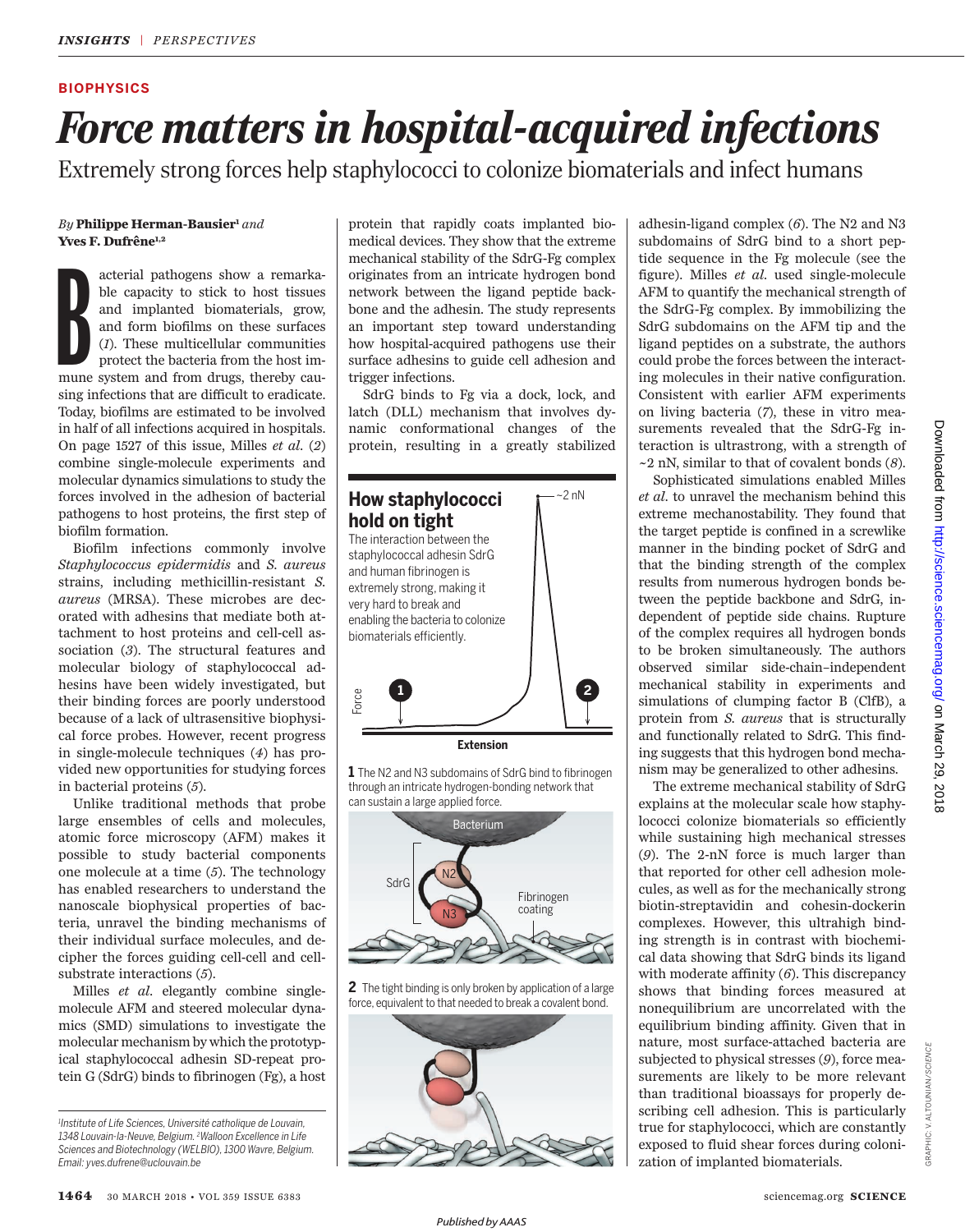The authors also speculate that SdrG may bind its ligand through a catch bond—that is, a bond strengthened by tensile force, as observed with the *Escherichia coli* adhesin FimH (*10*). Supporting this idea, a recent single-molecule study demonstrated that the mechanical strength of ClfB increases dramatically as mechanical force is applied (*11*). The results suggested that ClfBmediated adhesion is enhanced through force-induced conformational changes in the adhesin, which changes from a weakly binding folded state to a strongly binding extended state. This force-dependent ligand-binding mechanism may help *S. aureus* to attach firmly to biomaterials under high shear stress, and to detach under low shear stress to colonize new sites.

The study by Milles *et al*. has important implications for many fields. In molecular microbiology, the combined use of AFM experiments and SMD simulations should greatly contribute to the identification of new binding mechanisms in bacterial adhesins, thus helping to show how they regulate biofilm formation. In diagnosis and therapy, this combined approach could represent a powerful platform for the treatment of microbial infections. For instance,

# *"The extreme mechanical stability of SdrG explains… how staphylococci colonize biomaterials so efficiently…"*

correlative single-molecule experiments and simulations could be used to screen antiadhesion compounds for their potential to prevent or treat biofilm-associated infections (*12*). The binding mechanism reported here may also serve as a basis for the development of bioinspired glues that stick under water and outperform traditional adhesives.  $\blacksquare$ 

#### **REFERENCES**

- 1. J. W. Costerton, P. S. Stewart, E. P. Greenberg, *Science*284, 1318 (1999).
- 2. L. F. Milles, K. Schulten, H. E. Gaub, R. C. Bernardi, *Science* 359, 1527 (2018).
- 3. T. J. Foster, J. A. Geoghegan, V. K. Ganesh, M. Höök, *Nat. Rev. Microbiol.*12, 49 (2014).
- 4. K. C. Neuman, A. Nagy, *Nat. Methods*5, 491 (2008).
- 5. J. Xiao, Y. F. Dufrêne, *Nat. Microbiol.*1, 16186 (2016).
- 6. K. Ponnuraj *et al*., *Cell*115, 217 (2003).
- 7. P. Herman *et al.*, *Mol. Microbiol.* 93, 356 (2014). M. Grandbois, M. Beyer, M. Rief, H. Clausen-Schaumann, H. E. Gaub, *Science* 283, 1727 (1999).
- 9. A. Persat *et al*., *Cell* 161, 988 (2015). 10. E. V. Sokurenko, V. Vogel, W. E. Thomas, *Cell Host Microbe*4,
- 314 (2008). 11. P. Vitry *et al.*, *mBio*8, e01748 (2017).
- 
- 12. C. Feuillie *et al.*, *Proc. Natl. Acad. Sci. U.S.A.*114, 3738 (2017).

10.1126/science.aat3764

### **NEUROIMMUNOLOGY**

# *Neuronal–immune system cross-talk in homeostasis*

Interactions between immune and neuronal cells are pillars in tissue homeostasis

#### *By* **Henrique Veiga-Fernandes<sup>1</sup>** *and* **David Artis<sup>2</sup>**

aintenance of mammalian tissue<br>homeostasis and function requires<br>coordinated actions of multiple cel-<br>lular and molecular networks. This<br>complexity is reflected in the im-<br>mune system, which is composed of<br>a plethora of ce aintenance of mammalian tissue homeostasis and function requires coordinated actions of multiple cellular and molecular networks. This complexity is reflected in the immune system, which is composed of and adaptive immune system and which can sense multiple endogenous and exogenous factors. Similarly, the nervous system includes a myriad of distinct neurons that perceive, integrate, and respond to everchanging environmental conditions. Functional interactions between the neuronal and immune systems have been reported in health and disease, such as in multiple sclerosis, autism, cancer, and chronic inflammatory disorders (*1*). More recently, a number of studies have revealed that discrete neuronal and immune cells share anatomical localization and interact functionally, forming neuroimmune cell units (NICUs) that orchestrate tissue homeostasis and integrity (*2*). These findings are provoking a fundamental paradigm shift in our understanding of neuronal–immune cell interactions. A recent noteworthy example is the finding that the nervous system can have a major regulatory effect on multiple innate immune cells with functional impact in several physiological processes (*3*–*8*).

Earlier studies established that signals from the parasympathetic vagus nerve, which connects the brainstem with peripheral organs, can have an anti-inflammatory effect via tuning the activity of macrophages, innate immune cells that engulf pathogens and cell debris, leading to the production of macrophage-derived immunomodulatory molecules (*9*). Bidirectional neuronalmacrophage interactions were also shown to regulate important aspects of intestinal

physiology. Notably, intestinal macrophages control myenteric neuron activity and small intestine peristalsis (muscular contractions that move food down the intestine) in response to microbial signals in the intestines (*3*), whereas intestinal pathogenic bacterial infections activate neurons to produce norepinephrine that induces a tissue-protective program in enteric macrophages (*4*). Notably, neuron-associated macrophages are also present in adipose tissue and were shown to buffer sympathetic neuronal activity and fat tissue physiology, thus controlling obesity and organismal metabolism (*10*). Dendritic cells and mast cells (both components of the innate immune system) also interact with peripheral neurons (*1*). For example, upon chemical irritation or infection with fungi, sensory neurons in the skin instruct dermal dendritic cells to produce the cytokine interleukin-23 (IL-23), which activates adaptive T lymphocytes to produce proinflammatory cytokines (*11*). Reciprocally, lymphocyte-derived type 2 cytokines—such as IL-4, IL-5, and IL-13—were also shown to induce chronic itch via sensory neuron activation (*12*). Together, these findings demonstrate that neurons can trigger functional molecular cascades that lead to the activation of innate and adaptive immune cells, influencing immunity to infection, chronic inflammation, and restoration of tissue homeostasis. Nevertheless, defining additional pathways that operate in the opposing direction, whereby immune cells can modulate neuronal activity, requires further study.

But how widespread and biologically important is this neuronal-immune interaction? Over the past decade, we have witnessed the formal discovery of innate lymphoid cells (ILCs) and their roles in development, infection, inflammation, metabolic disease, and cancer (*13*). ILCs are a relatively rare cell type, but they are particularly abundant at barrier surfaces that are exposed to the external environment, which are also densely populated with neuronal cells. Group 2 ILCs (ILC2s) are associated with allergy and parasitic worm infections and were reported to respond to vasoactive intestinal peptide signals that were presumably derived from neuronal cells (*14*), suggesting that neuronal-

*<sup>1</sup>Champalimaud Research, Champalimaud Centre for the Unknown, 1400-038 Lisboa, Portugal. <sup>2</sup> Jill Roberts Institute for Research in Inflammatory Bowel Disease, Joan and Sanford I. Weill Department of Medicine, Department of Microbiology and Immunology, Weill Cornell Medicine, Cornell University, New York, NY 10021, USA. Email: henrique.veigafernandes@ research.fchampalimaud.org; dartis@med.cornell.edu*